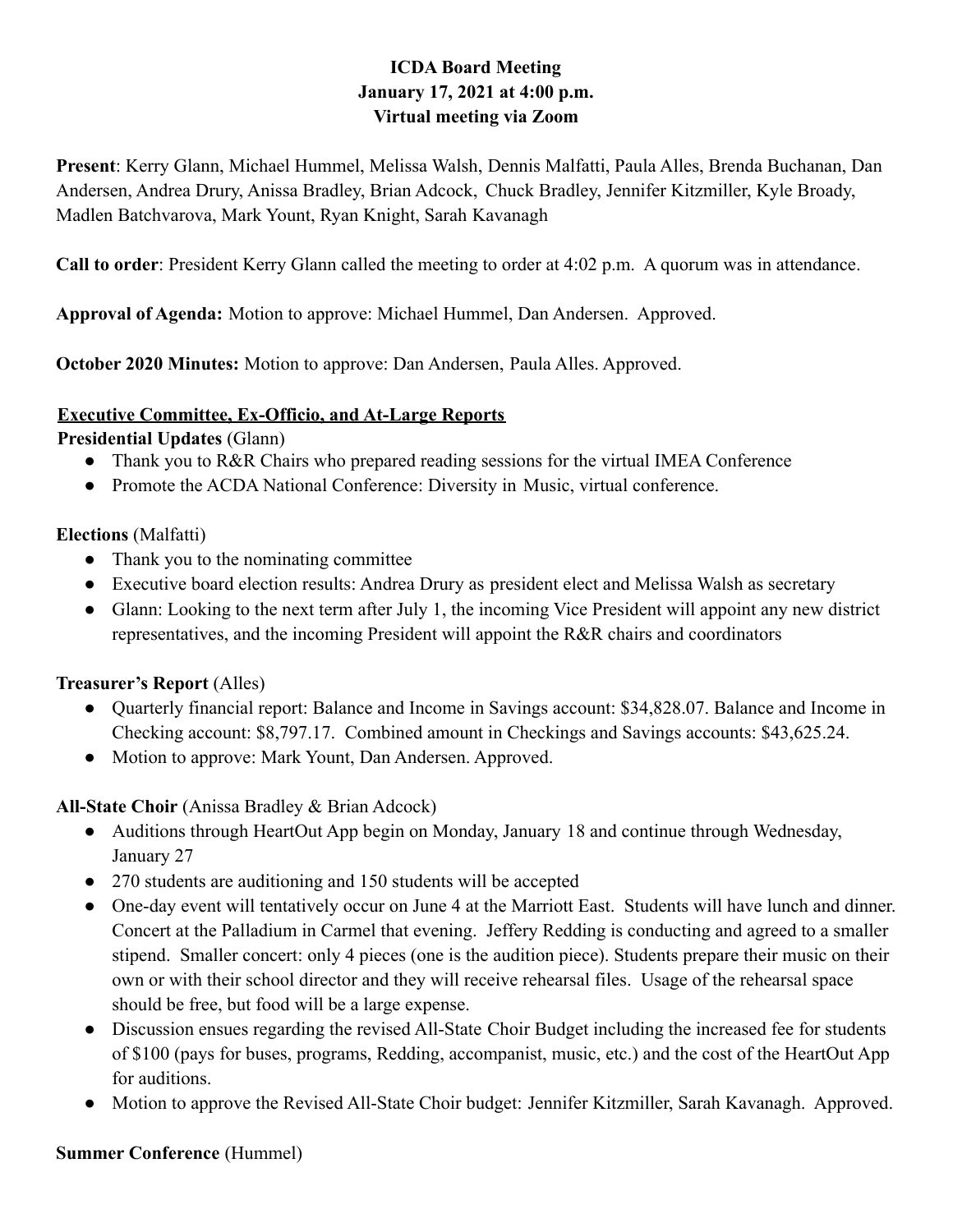- Quote from University of Indianapolis is approximately \$800 higher than before
- Headliners: Elaine Hagenberg and Dr. Jason Max Ferdinand
- Potential virtual headliners: Eric Whitacre with Charles Anthony Silvestri to do a live virtual session in real time during the conference.
- Hummel will be sending out the call for conference proposals soon, which could include recording the live sessions to be available virtually.
- Advertising opportunities could have virtual and in-person options.
- Discussion ensues about in-kind donations from UIndy. They gave a 90% in-kind for facility rental.
- Discussion ensues about fees and registration, particularly considering the possible virtual options. Conference information and registration should be available around late March or early April. Waiting will also provide more time to decide in relationship to Covid.

# **All-State Vocal Jazz** (Brenda Buchanan)

- Cedric Dent just withdrew from participating due to Covid concerns
- Discussion ensues regarding ideas of adjustments that could be made for safety concerns
- Table the presentation and approval of the All-State Vocal Jazz budget until the April meeting to consider these ideas and search for a new director for the group
- Glann offers the idea to use Indiana high school vocal jazz directors for All-State Vocal Jazz

# *Notations* (Chuck Bradley)

- The Fall issue arrived late to many people
- Bradley is considering putting out a poll to see who wants a mailed copy and then others can receive a PDF, which will save money on postage
- Glann suggests having a system to allow people to opt in or out of receiving it by mail
- Andersen suggests putting the reading session lists from the IMEA conference in the next issue

# **Upcoming Board Meetings**

- Sunday, April 11 through Zoom
- Sunday, June 27 hopefully in-person before the summer conference

### **Old Business**

### **IMEA reading session music** (Andersen)

• Beth Wind, now with Sweetwater, can provide all reading session packets for the summer conference free of charge

**Advocacy finding requests** (Glann) - As a follow-up to previous requests from a few music advocacy groups for financial support, no new information or developments have occurred.

### **New Business**

### **Membership Statistics and Future Planning** (Glann)

- Through the Sing-off membership campaign from the fall, ICDA gave away seven complimentary memberships
- ACDA National Office statistics about membership:
	- $\circ$  From June 30 to November 15, overall national membership dropped by approximately 11%